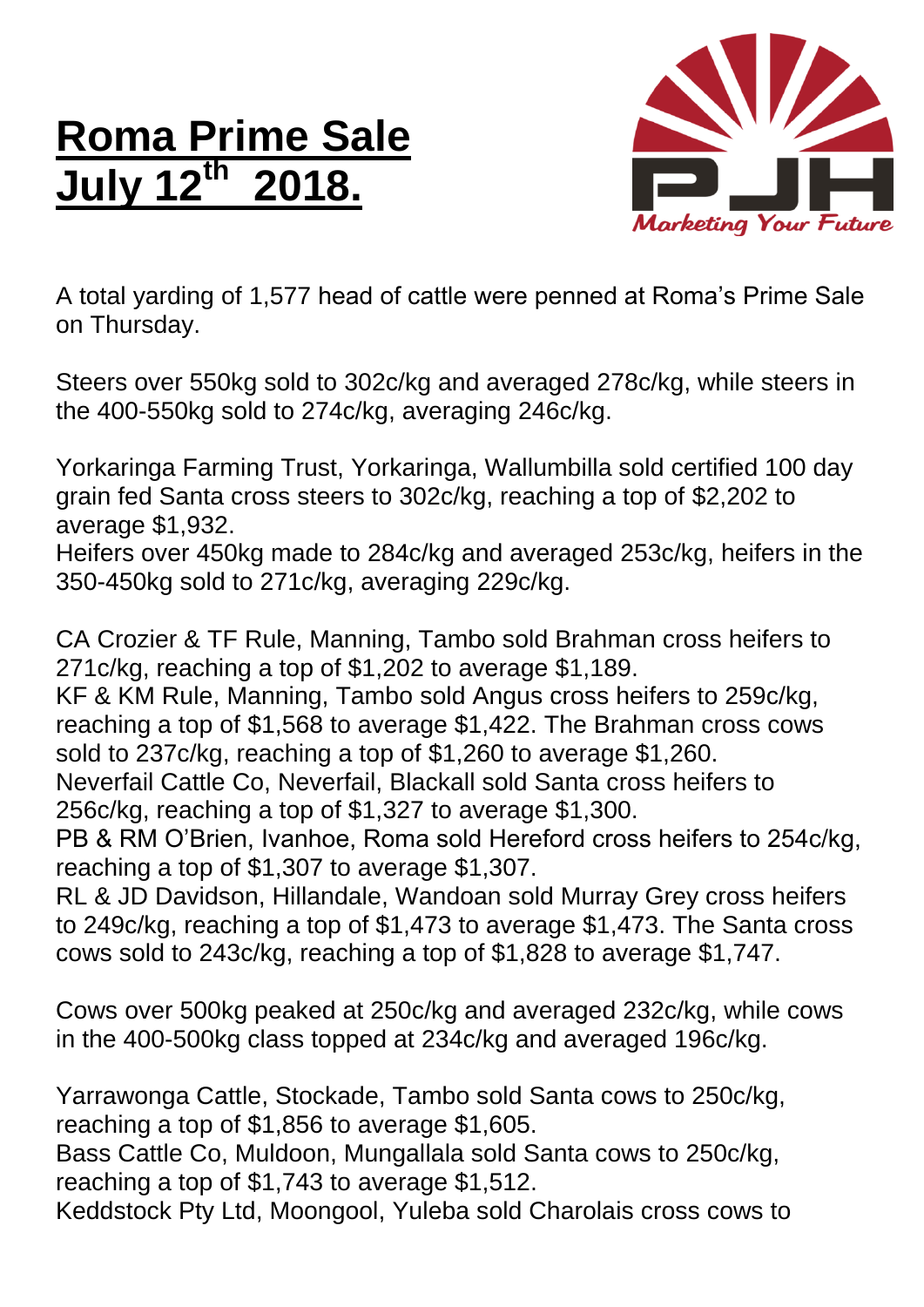249c/kg, reaching a top of \$1,752 to average \$1,261.

RH & RJ West, Roleen, Wallumbilla sold Charbray cross cows to 249c/kg, reaching a top of \$1,747 to average \$1,581.

Edenhope, Roma sold Angus cross cows to 245c/kg, reaching a top of \$1,672 to average \$1,672.

GS & CJ White, Marionvale, Surat sold Charolais cross cows to 245c/kg, reaching a top of \$1,621 to average \$1,408.

Kindee Pastoral Co, Muya, Mitchell sold Santa cross cows to 241c/kg, reaching a top of \$1,714 to average \$1,411.

Pasadena Grazing Trust, Pasadena, Wallumbilla sold Santa cross cows to 237c/kg, reaching a top of \$1,391 to average \$1,391.

W & K Brown sold Angus cross cows to 230c/kg, reaching a top of \$1,512 to average \$1,272.

Bruce Smith, Coleraine, Mitchell sold Santa cross cows to 228c/kg, reaching a top of \$1,388 to average \$1,190.

Dart Pastoral Co, Springbok, Injune sold Droughtmaster cross cows to 225c/kg, reaching a top of \$1,158 to average \$995.

Bulls over 600kg earned to 255c/kg and averaged 212c/kg.

## *PJH sell* **5<sup>TH</sup> position next week.** *Please be aware that all cattle being sold must be accompanied by a*

*National Cattle Health Declaration as well as NVD*